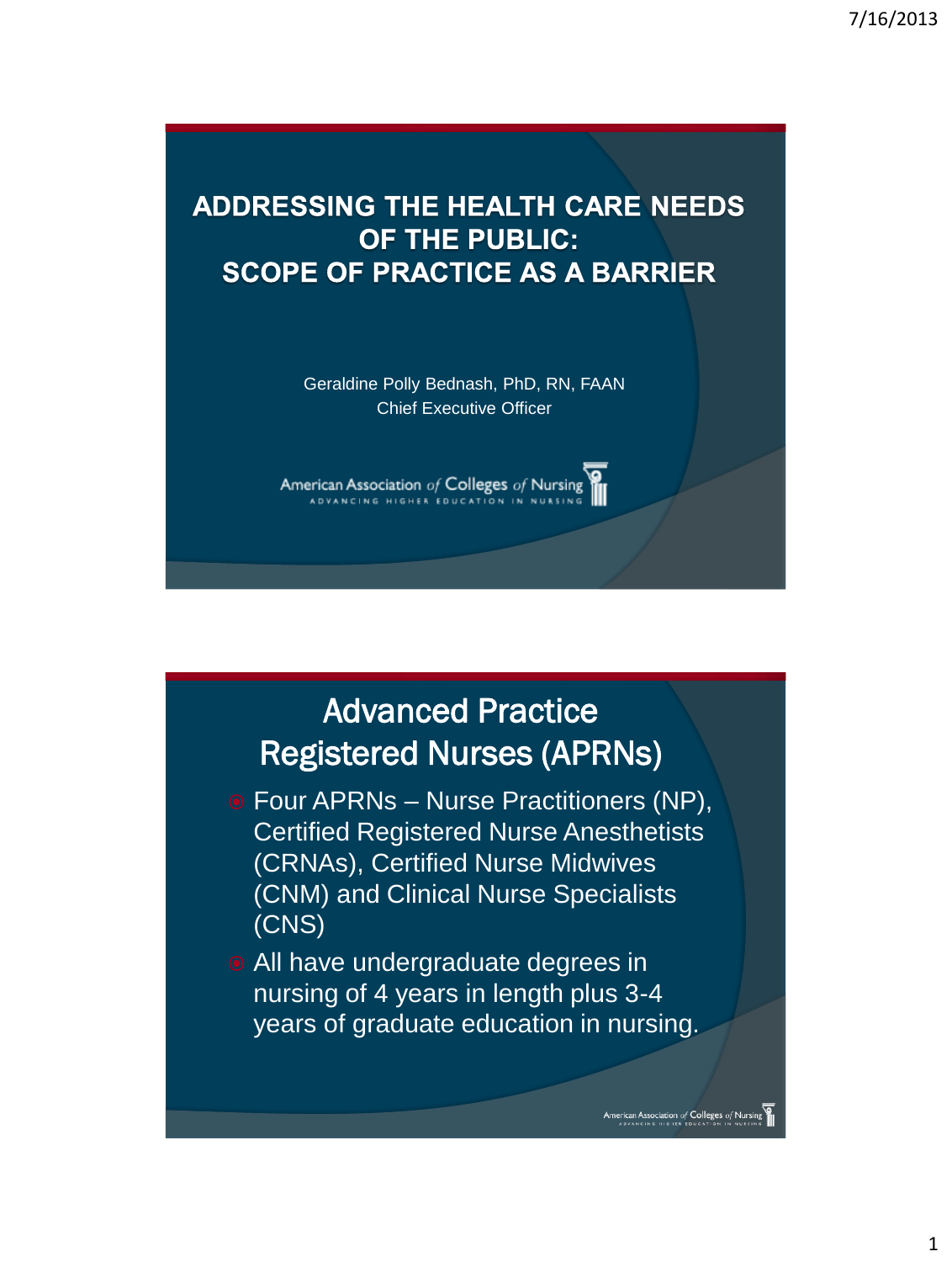# Historical Elements of Issue

- Focus on scope of practice is not a recent issue with a long history of study and discussion regarding factual basis of scope of practice limitations for nursing and many other health care providers.
- *Nurse practitioners, physician assistants and certified nurse midwives: A policy analysis – 1986 – Office of Technology Assessment Case Study 37*

Association of Colleges of Nursin

American Association of Colleges of Nursing

 *Study revealed these clinicians provided quality care and could deliver 50-90% of primary care.*

#### Back to the Future

- OTA analysis was not the first, or the last, of these efforts to analyze the quality of care by NPs and other providers or to address the irrational nature of the scope of practice limitations.
- Safriet *Yale Journal of Regulation:*  removal of non-evidence based limitations on scope of practice will improve access to quality care and could decrease costs.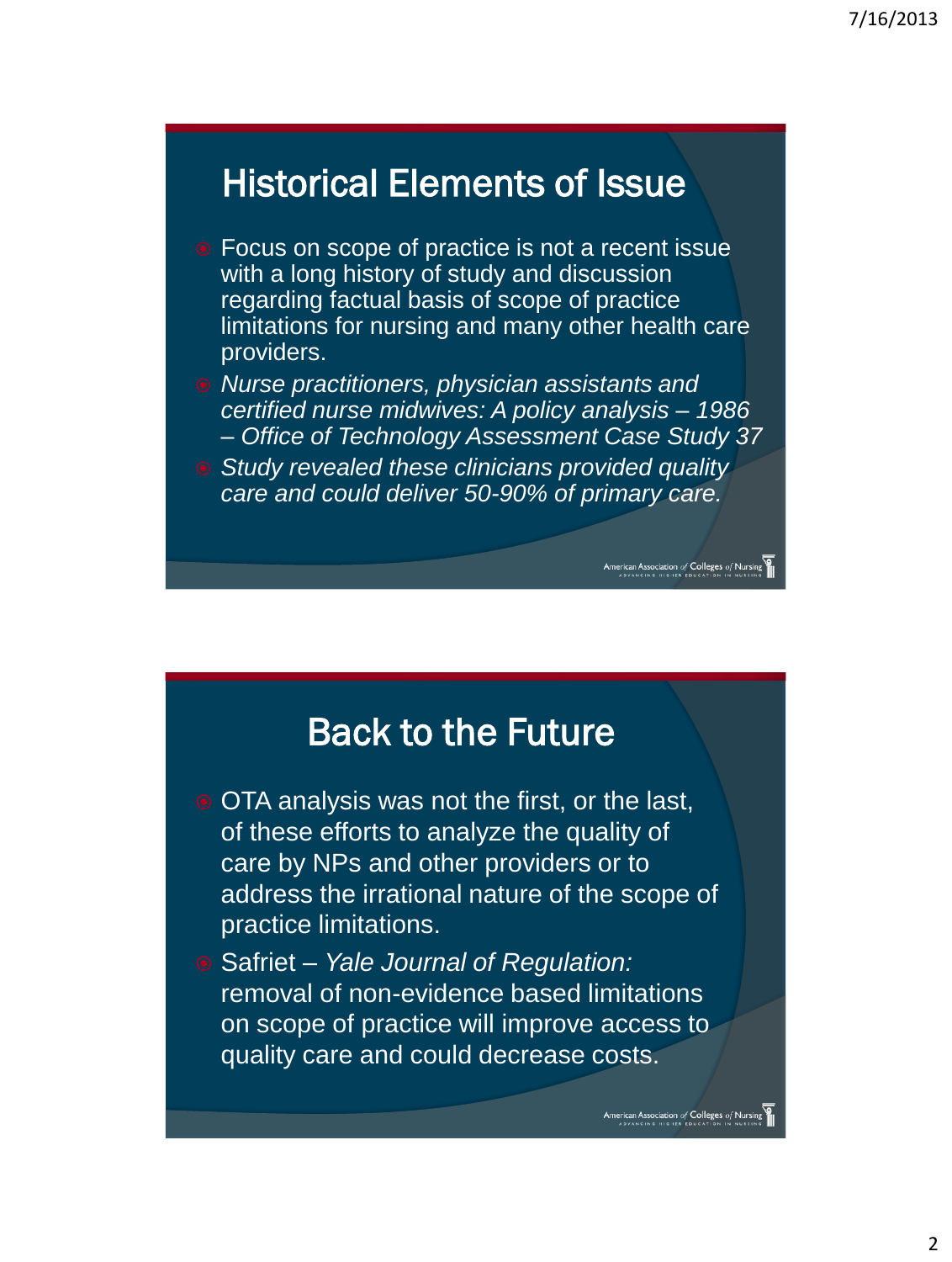# Evidence as a Framework for Policy

- Mundinger, et al; JAMA (2000) "In an ambulatory care situation in which patients were randomly assigned to either nurse practitioners or physicians, and where nurse practitioners had the same authority, responsibilities, productivity and administrative requirements, and patient population as primary care physicians, **patients' outcomes were comparable**."
- Newhouse, et al, (2011) Advanced Practice Outcomes 1990-2008: A systematic review. Results indicate APRNs provide effective and high-quality patient care.

# Growing Consensus among Policy Makers

an Association of Colleges of Nursir

American Association of Colleges of Nursing

- National Governor's Association: to meet the current and growing need for health care needs, states should modify their scope of practice structures to allow greater use of NPs full scope of training and skills.
- Institute of Medicine: regulatory barriers should be removed to allow practice reflective of education and training these individuals have.
- FTC -Available **evidence suggests that APRNs generally are safe providers of health care services - is at least equivalent to that of physician-delivered care as regards safety and quality.**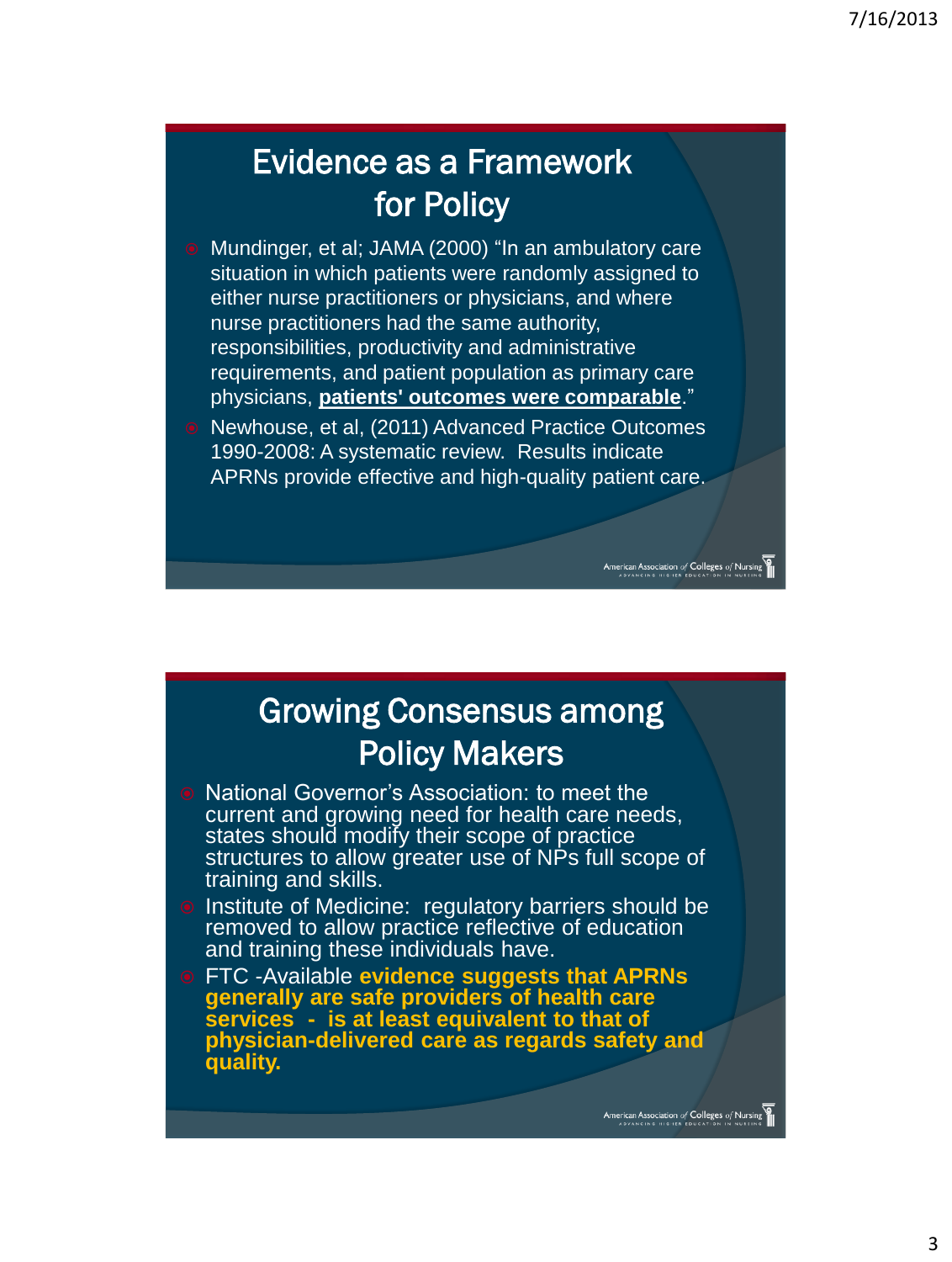# Evidence vs. Rhetoric

- Consistent revisiting of the same policy questions over the 50+ years of advanced practice in nursing.
- **•** Despite the continued growth of evidence regarding the quality, safety and satisfaction levels of care delivered by these clinicians, opponents continue to assert evidence is lacking.
- Opposition tends to be organizational rather than individual with local relationships at the point of care being very positive and coordinated.
- Similar evidence does not exist for quality of care delivered by other providers.
- Microscopic assessment of nursing has revealed data that are ignored.

# Using Evidence to Guide **Practice**

ican Association of Colleges of Nursin<br>DYANGING HIGHER EDUCATION IN NURSIN

American Association of Colleges of Nursing

- Reality is that the demand for health care services will mandate an "everyone in" approach to health care that is guided by the clear evidence.
- Instead of trying to place barriers in front of qualified providers, we should join together and focus on having adequate financing of primary care services to assure that all primary care providers can deliver needed services.

4